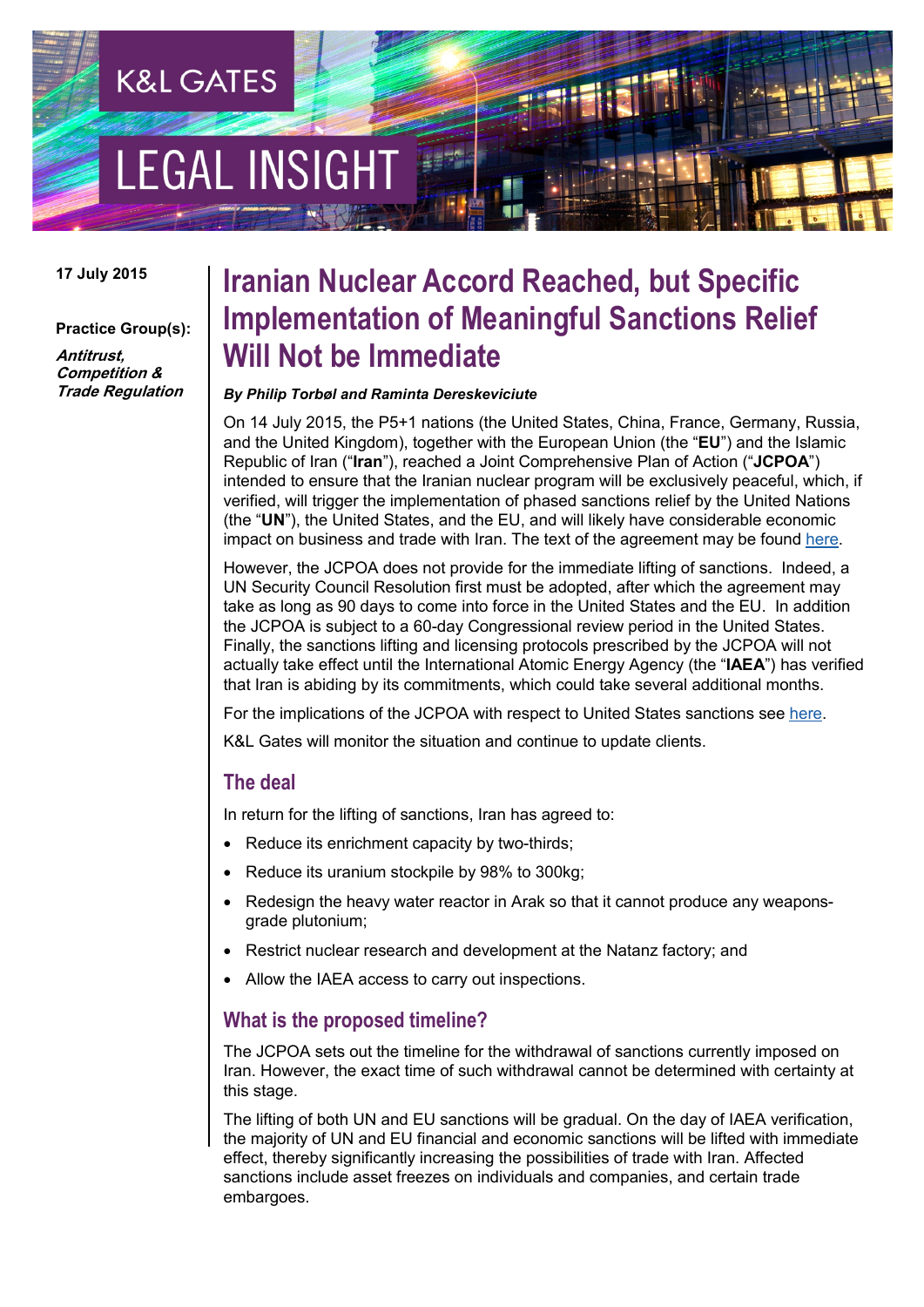#### **Iranian Nuclear Accord Reached, but Specific Implementation of Meaningful Sanctions Relief Will Not be Immediate**

The UN arms embargo will remain for five years and the embargo on the import of ballistic missile technology will remain for eight years, calculated from the day on which the IAEA verifies Iran's implementation of the relevant measures under the JCPOA. However, both types of embargoes may be lifted at an earlier date if the IAEA finds that Iran's use of nuclear material is peaceful.

It is only 10 years after the JCPOA comes into effect that both UN and EU sanctions regimes will fully come to an end, at which time the EU will remove all remaining nuclearrelated sanctions and the UN will no longer reserve the right to take action in respect of Iran.

#### **What if Iran breaks the deal?**

Until the UN and EU nuclear-related sanctions regimes end, an eight member Joint Commission comprising the representatives of the P5+1, the EU and Iran will monitor compliance with the JCPOA. Should Iran at any time violate the measures imposed on it under the JCPOA, the Joint Commission will seek to resolve the dispute or else refer it to the UN Security Council, which could choose to continue sanctions relief or reimpose sanctions on Iran.

#### **Background: the existing nuclear-related EU sanctions against Iran**

Since 2007, the EU has been imposing several different types of sanctions against Iran in an attempt to persuade the Government of Iran to comply with Iran's international obligations and to reduce its nuclear and missile programmes.

EU sanctions relating to Iran's nuclear programme partly implement UN sanctions, and partly follow an autonomous decision of the Council of the EU. These sanctions consist of several different measures and relate to many sectors, including:

• *Financial, banking and insurance*

Currently, all financial transfers to and from Iran are either prohibited or subject to an authorisation regime. It is prohibited for Iranian banks to open branches and create joint ventures in the EU, and for EU financial institutions to open branches or bank accounts in Iran. It is also prohibited to provide insurance and re-insurance to the Government of Iran and to Iranian companies, as well as to supply financial messaging services to listed persons.

EU Member States are not allowed to provide any support for trade with Iran, or enter into new commitments for grants, or offer financial assistance or concessional loans to the Government of Iran. Finally, it is prohibited to deal in Government of Iran publicguaranteed bonds.

• *Oil, gas and petrochemical*

Under the current regime, it is prohibited to import crude oil, petroleum products, natural gas, and petrochemical products from Iran. It is also prohibited to export key equipment and technology for the oil and gas industries to Iran, and to invest in those Iranian industries, as well as in the Iranian petrochemical industry.

• *Shipping, shipbuilding and transport*  It is prohibited to construct new oil tankers for Iran or to participate in their construction, and it is also prohibited to supply key naval equipment for shipbuilding and maintenance to Iran.

National customs authorities may carry out specific controls on all cargo to and from Iran, and cargo flights operated by Iranian carriers or coming from Iran cannot have access to EU airports (except mixed passenger and cargo flights). In addition, no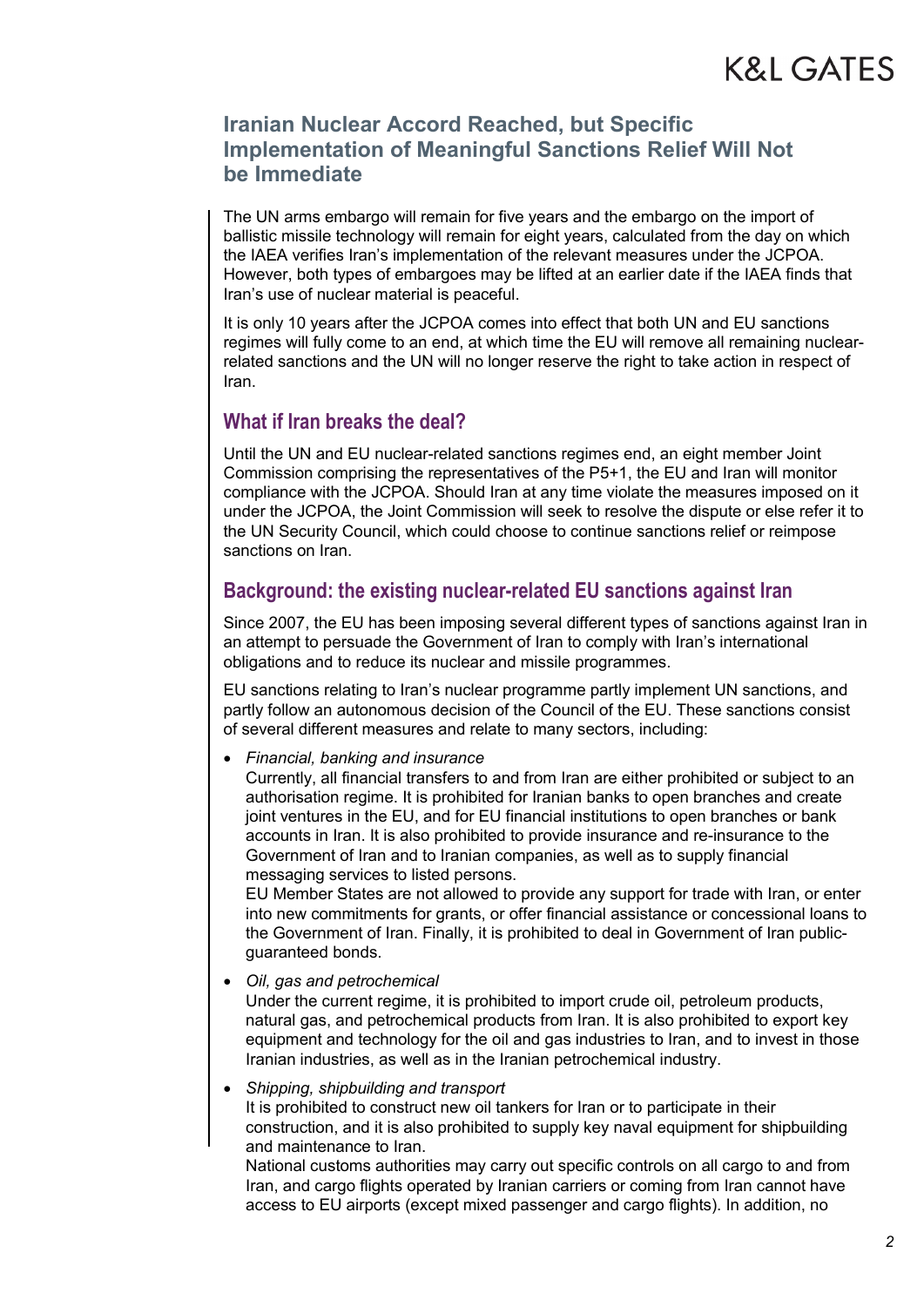#### **Iranian Nuclear Accord Reached, but Specific Implementation of Meaningful Sanctions Relief Will Not be Immediate**

flagging or classification services may be supplied to Iranian oil tankers or cargo vessels.

- *Gold, other precious metals, banknotes and coinage* It is prohibited to deliver Iranian denominated banknotes and coinage to the Iranian central bank.
- *Nuclear proliferation*

The export and import of goods and technology related to nuclear enrichment or nuclear weapon systems are either prohibited or subject to strict controls. It is also prohibited for Iranian nationals and entities to invest in uranium mining or the production of nuclear material and technology within the EU.

In addition, it is prohibited to export and import dual-use goods and technology.

• *Metals*

It is prohibited to export graphite, and raw or semi-finished metals, such as aluminium and steel, relevant to industries controlled by the Iranian Revolutionary Guard Corps or which are relevant to Iran's nuclear, military and ballistic missile programme.

• *Software*

Current sanctions prohibit dealing in software for integrating industrial processes relevant to industries controlled by the Iranian Revolutionary Guard Corps or which are relevant to Iran's nuclear, military and ballistic missile programme.

• *Arms*

It is prohibited to deal in arms and related materiel with Iran.

• *Listing of persons, entities and bodies (asset freeze and visa ban)* The existing sanctions provide for the freezing of the assets of, and the imposition of a visa ban on, targeted individuals and entities, including: banks and persons, and entities and bodies related to most of the sectors noted above. At the moment visa bans apply to 94 persons (43 of which are designated by the UN). The number of listed entities amounts to 471, including the Iranian central bank (78 of which are designated by the UN). They include companies operating in the banking and insurance sectors, the nuclear technology industry and in the industries of

Providing specific services associated with the activities in the paragraphs above is also prohibited; such services include technical assistance, training, finance or financial assistance.

aviation, armament, electronics, shipping, chemicals, metallurgy and oil and gas.

Please note that some of the sanctions above are currently suspended to allow the reaching of an agreement between the P5+1 and Iran. This is the case for sanctions relating to gold and precious metals, the insurance and transport of Iranian crude oil, and imports of petrochemical products.